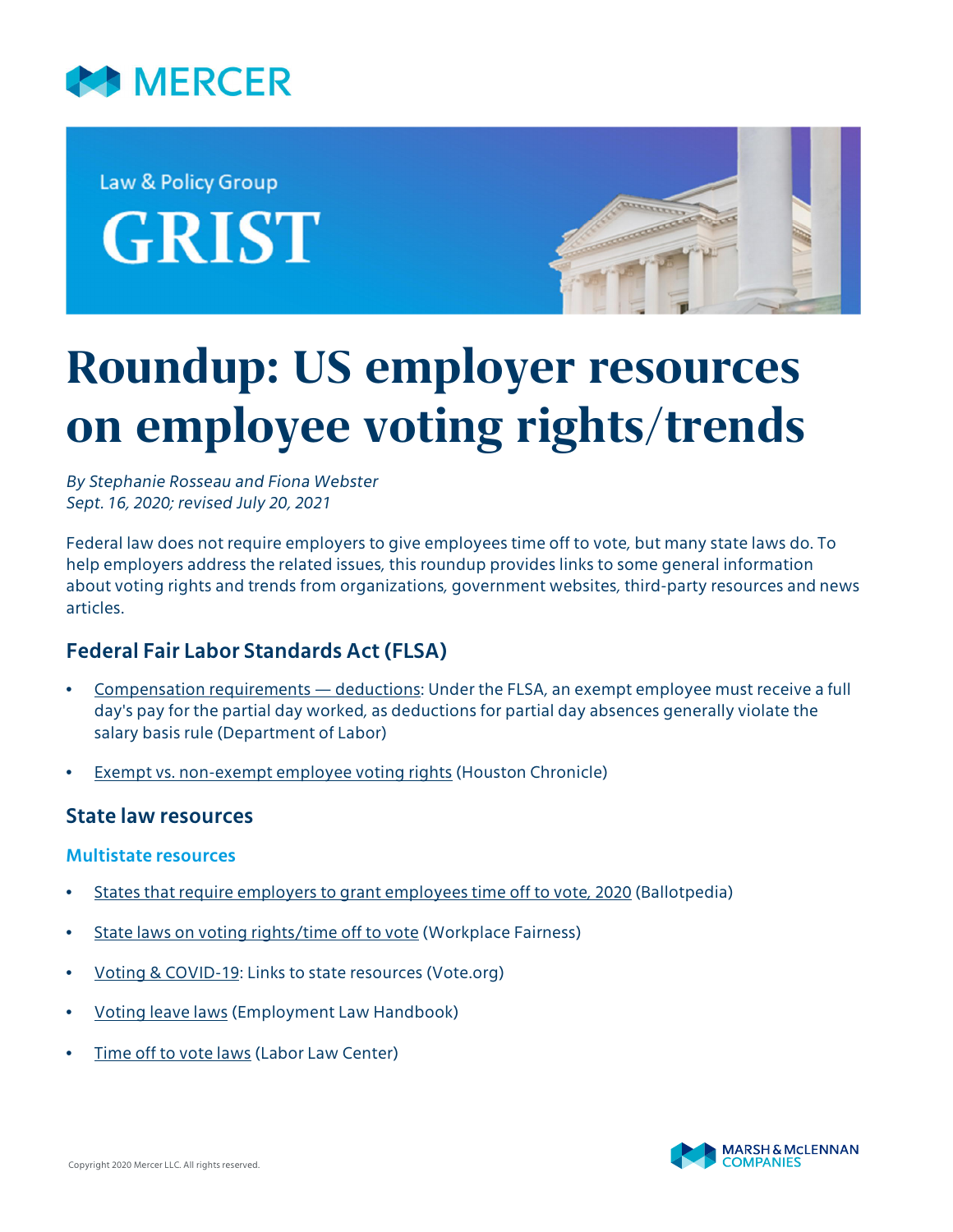Page 2 Law and Policy Group | GRIST **Roundup: US employer resources on employee voting rights/trends**

- [NCSL state elections resources](https://www.ncsl.org/research/elections-and-campaigns/election-laws-and-procedures-overview.aspx) (National Conference of State Legislatures)
- [Are we obligated to give employees time off from work to vote:](https://www.shrm.org/resourcesandtools/tools-and-samples/hr-qa/pages/timeofftovote.aspx) The Society for Human Resource Management has provided sample policies, tools and resources for employers. Some access is limited to members only. (SHRM)
- Election day should be a 'day off' US [President Joe Biden says](https://www.reuters.com/world/us/election-day-should-be-day-off-us-president-joe-biden-says-2021-06-24/) (Reuters, Jun. 24, 2021)
- [Make election day a national holiday](https://www.brookings.edu/blog/fixgov/2021/06/23/make-election-day-a-national-holiday/) (Brookings Institution, June 23, 2021)
- [State laws governing early voting](https://www.ncsl.org/research/elections-and-campaigns/early-voting-in-state-elections.aspx) (National Conference of State Legislatures, June 11, 2021)
- [Time to vote: Employee and employer voting leave rights and obligations for the 2020 elections](https://ogletree.com/insights/time-to-vote-employee-and-employer-voting-leave-rights-and-obligations-for-the-2020-elections/) (Ogletree Deakins, Oct. 30, 2020)
- [Election day leave policies What employers need to know before November 3](http://hr.dickinson-wright.com/2020/10/22/election-day-leave-policies-what-employers-need-to-know-before-november-3/?utm_source=rss&utm_medium=rss&utm_campaign=election-day-leave-policies-what-employers-need-to-know-before-november-3) (Dickenson Wright, Oct. 22, 2020)
- [Employer voting leave obligations](https://www.hiringtofiring.law/2020/10/19/employer-voting-leave-obligations/) (Troutman Pepper, Oct. 19, 2020)
- [This map shows which states guarantee time off from work to vote](https://www.cnbc.com/2020/10/16/this-map-shows-which-states-guarantee-time-off-from-work-to-vote.html) (CNBC, Oct. 16, 2020)
- [Election season and the workplace, Part 2: Political leave laws](https://www.lawandtheworkplace.com/2020/10/election-season-and-the-workplace-part-2-political-leave-laws/?utm_source=feedburner&utm_medium=feed&utm_campaign=Feed%3A+LawAndTheWorkplace+%28Law+and+the+Workplace%29#page=1) (Proskauer, Oct. 16, 2020)
- [State voting laws: Time off for employees](https://www.govdocs.com/state-voting-laws-time-off-for-employees/) (GovDocs, Oct. 14, 2020)
- [Employees' right to take time off to vote or serve as an election official](https://www.reinhartlaw.com/knowledge/employees-right-to-take-time-off-to-vote-or-serve-as-an-election-official/) (Reinhart Boerner Van Deuren, Oct. 12, 2020)
- [Voting leave: What US employers need to know as Election Day 2020 approaches](https://www.employmentlawworldview.com/voting-leave-what-us-employers-need-to-know-as-election-day-2020-approaches/) (Squire Patton Boggs, Oct. 9, 2020)
- [Election season and the workplace, Part 1: Employee](https://www.lawandtheworkplace.com/2020/10/election-season-and-the-workplace-part-1-employee-free-speech-and-political-activities/) 'free speech' and political activities (Proskauer, Oct. 3, 2020)
- [Do I need to take PTO to vote? Ask HR](https://www.usatoday.com/story/money/business/2020/09/30/do-employees-need-use-paid-time-off-order-vote-ask-hr/3580999001/) (USA Today, Oct. 1, 2020)
- [Dear Littler: What are our voting leave obligations?](https://www.littler.com/publication-press/publication/dear-littler-what-are-our-voting-leave-obligations) (Littler, Sept. 30, 2020)
- [17 ways companies can help Americans vote safely](https://www.americanprogress.org/issues/democracy/reports/2020/09/09/490167/17-ways-companies-can-help-americans-vote-safely/) (Center for American Progress, Sept. 9, 2020)
- [Are employees entitled to paid time off to vote? \(22 states say yes\)](https://www.paycor.com/resource-center/are-employees-entitled-to-paid-time-off-to-vote-22-states-say-yes) (Paycor, Oct. 23, 2019)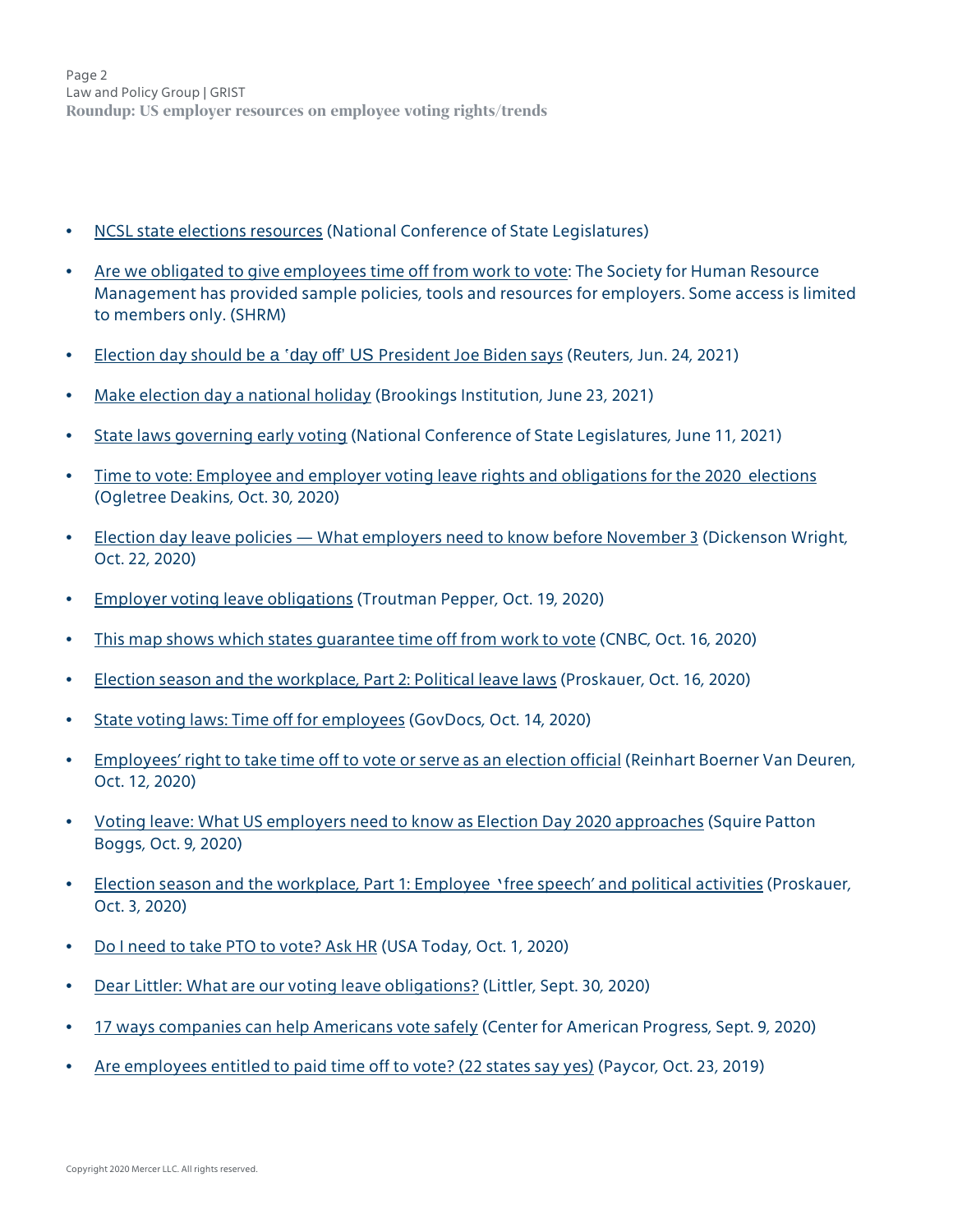Page 3 Law and Policy Group | GRIST **Roundup: US employer resources on employee voting rights/trends**

#### **Individual state resources**

- California: [Time off to vote notices](https://www.sos.ca.gov/elections/time-vote-notices/) (Secretary of State)
- [California law allows time off to vote on election day](https://www.sos.ca.gov/administration/news-releases-and-advisories/2020-news-releases-and-advisories/ap20022-california-law-allows-time-vote-election-day/) (Secretary of State, Feb. 25, 2020)
- [Connecticut enacts law providing employees unpaid time off to vote](https://www.natlawreview.com/article/connecticut-enacts-law-providing-employees-unpaid-time-to-vote) [\(Jackson Lewis,](https://www.disabilityleavelaw.com/2021/06/articles/leave-policies/connecticut-enacts-law-providing-employees-unpaid-time-off-to-vote/) June 25, 2021)
- [Paid time off to vote: Illinois employers' obligations to employees on election day](https://www.greensfelder.com/employment-and-labor-blog/paid-time-off-to-vote-illinois-employers) (Greensfelder, Oct. 15, 2020)
- Illinois: [Gov. Pritzker signs legislation to expand vote by mail, promote safe participation in the 2020](https://www2.illinois.gov/Pages/news-item.aspx?ReleaseID=21690) [election](https://www2.illinois.gov/Pages/news-item.aspx?ReleaseID=21690) (Government, June 16, 2020)
- Indiana: [List of 2020 state holidays](https://www.in.gov/spd/benefits/state-holidays/) (Government)
- Maryland: [State employee holidays 2020](https://msa.maryland.gov/msa/mdmanual/01glance/html/holidaye.html) (Government)
- [Massachusetts law about time off to vote](https://www.mass.gov/info-details/massachusetts-law-about-time-off-to-vote) (Government)
- [Massachusetts law about elections and voting](https://www.mass.gov/info-details/massachusetts-law-about-elections-and-voting) (Government)
- [Montana state holidays](https://www.mtcounties.org/resources-data/montana-state-holidays/) (Government)
- [New York state voting leave rights](https://www.elections.ny.gov/NYSBOE/elections/TimeOffToVoteFAQ.pdf) (Government)
- [New York: Time off to vote notice](https://www.elections.ny.gov/NYSBOE/elections/TimeOffToVoteNotice.pdf) (Government)
- [Is politics at work business as usual? What New York employers need to know as the elections](https://ogletree.com/insights/is-politics-at-work-business-as-usual-what-new-york-employers-need-to-know-as-the-elections-approach/) [approach](https://ogletree.com/insights/is-politics-at-work-business-as-usual-what-new-york-employers-need-to-know-as-the-elections-approach/) (Ogletree Deakins, Oct. 15, 2020)
- [Voting-leave laws: What employers in New York should know before election day](https://lewisbrisbois.com/blog/category/labor-employment/voting-leave-laws-what-employers-in-new-york-should-know-before-election-day) (Lewis Brisbois, Oct. 12, 2020)
- [As election approaches, New York employers need to be aware of paid voting leave and voting rights](https://www.littler.com/publication-press/publication/election-approaches-new-york-employers-need-be-aware-paid-voting-leave) [posting requirements](https://www.littler.com/publication-press/publication/election-approaches-new-york-employers-need-be-aware-paid-voting-leave) (Littler, Oct. 1, 2020)
- [New voting leave laws in New York State and Washington D.C.](https://www.proskauer.com/blog/new-voting-leave-laws-in-new-york-state-and-washington-dc) (Proskauer, May 19, 2020)
- [New York State amends paid election leave law, again, to provide up to 2 hours' paid voting leave](https://www.perlmanandperlman.com/new-york-state-amends-paid-election-leave-law-provide-2-hours-paid-voting-leave/) (Perlman & Perlman, April 29, 2020)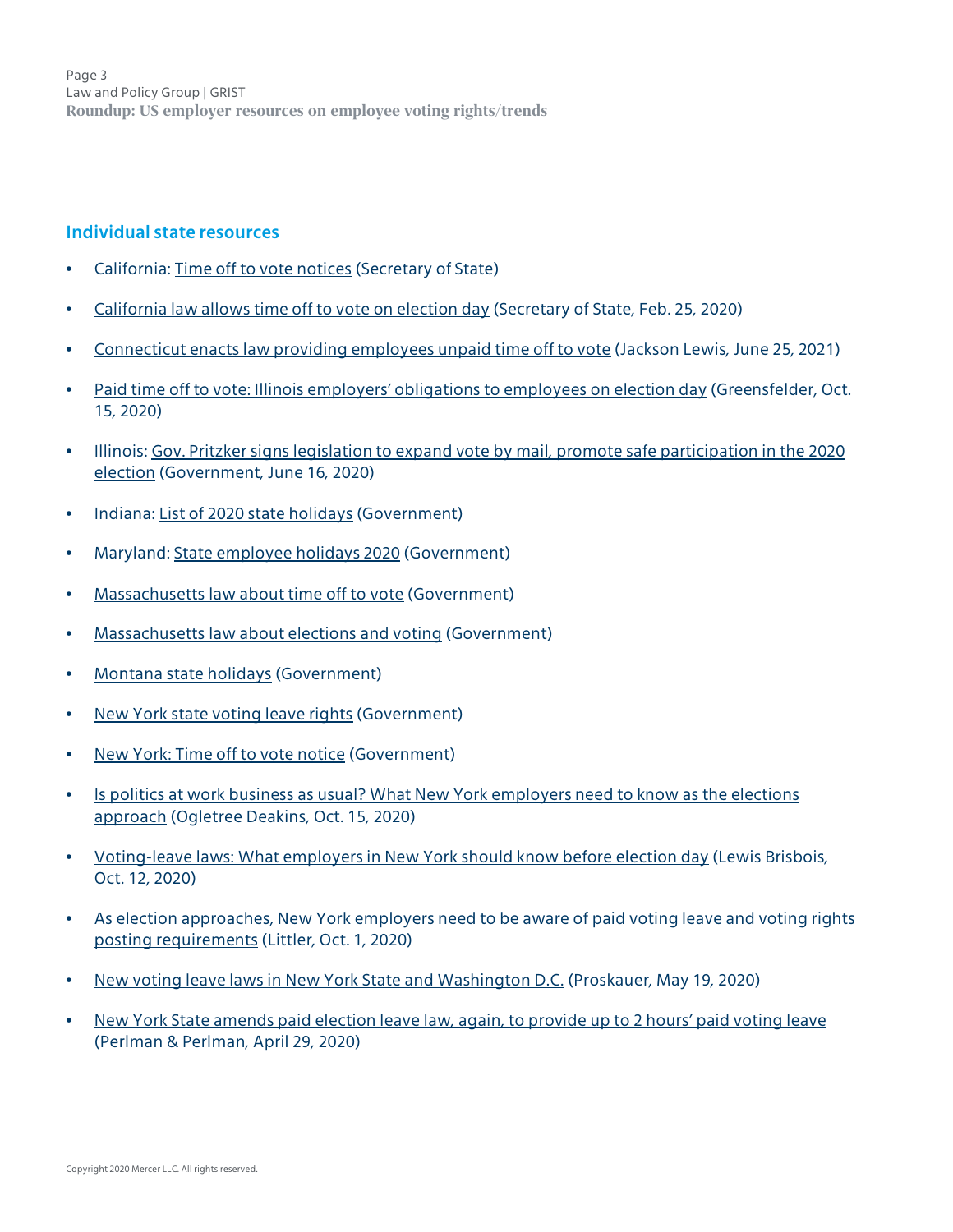Page 4 Law and Policy Group | GRIST **Roundup: US employer resources on employee voting rights/trends**

- Ohio: [FAQ Voting leave](https://www.psimerlaw.com/post/2019/10/30/faq-voting-leave) (P'Simer Law, Oct. 30, 2019)
- [Puerto Rico's new electoral code creates two hours of paid voting leave](https://www.littler.com/publication-press/publication/puerto-ricos-new-electoral-code-creates-two-hours-paid-voting-leave) (Littler, Aug. 10, 2020)
- [Texas: Voting time off](https://www.twc.texas.gov/news/efte/voting_time_off.html) (Government)
- [Washington D.C. enacts paid voting leave](https://www.sequoia.com/2020/07/washington-d-c-enacts-paid-voting-leave/) (Sequoia, July 24, 2020)

## **Company initiatives**

- [Time to vote](https://www.maketimetovote.org/pages/members): A nonpartisan effort for companies that want to contribute to the culture shift needed to increase voter participation in US elections. The group is led by CEOs who are interested in increasing voter participation. (Time To Vote)
- [Vote friendly policies](https://www.electionday.org/vote-friendly-policies) (Electionday.org)
- [How corporate America is trying to drive 2020 voter turnout](https://www.washingtonpost.com/business/2020/09/17/companies-employees-voting-elections/) (The Washington Post, Sept. 17, 2020)
- [Paid time off, free fries: How corporate America is getting out the vote](https://www.nytimes.com/2020/10/23/business/corporate-america-voting-time-off.html) (The New York Times, Oct. 23, 2020)
- [These fashion and beauty brands are giving employees time off to vote on election day 2020](https://wwd.com/fashion-news/fashion-scoops/comapnies-paid-time-off-voting-election-day-2020-1234602541/) (Women's Wear Daily, Sept. 24, 2020)
- [Major companies giving paid time off to vote](https://www.forbes.com/sites/karenrobinsonjacobs/2020/09/11/major-companies-giving-paid-time-off-to-vote-facebook-joins-the-list/#266d1f312f88) (Forbes, Sept. 11, 2020)
- [How Old Navy is getting workers involved in the election](https://hrexecutive.com/how-old-navy-is-getting-workers-involved-in-the-election/?eml=20200911&oly_enc_id=4246A3801612F2X) (Human Resource Executive, Sept. 9, 2020)
- [More companies pledge to give their workers time to vote](https://www.usatoday.com/story/money/2020/08/28/starbucks-walmart-other-companies-pledge-help-workers-vote/5655685002/) (USA Today, Aug. 30, 2020)
- [Companies pledge time off for voting](https://www.columbian.com/news/2020/aug/27/companies-pledge-time-off-for-voting/#:~:text=Walmart%20says%20it%20will%20give%20its%201.5%20million,voting%2C%E2%80%9D%20said%20PayPal%20President%20and%20CEO%20Dan%20Schulman.) (The Columbian, Aug. 27, 2020)
- [These companies are giving their employees the day off to vote](https://www.cnn.com/2020/08/18/business/election-day-2020-day-off/index.html) (CNN Business, Aug. 18, 2020)
- [As election day nears, law firms offer paid time off to boost turnout](https://www.law.com/americanlawyer/2020/08/18/mintz-fenwick-announce-paid-day-off-structures-to-aid-voter-turnout-in-2020-election-will-others-follow/) (Law.com, Aug. 18, 2020)
- [Founders of Warby Parker and Business for America: Give your employees paid time off to vote](https://www.cnn.com/2020/08/16/perspectives/warby-parker-business-for-america-vote/index.html) (CNN Business, Aug. 16, 2020)
- [Patagonia, Lyft, Walmart among hundreds of companies giving workers time off to vote in the 2020](https://www.cnbc.com/2020/02/20/these-companies-are-giving-workers-time-off-to-vote-in-2020-election.html) [election](https://www.cnbc.com/2020/02/20/these-companies-are-giving-workers-time-off-to-vote-in-2020-election.html) (CNBC, Feb. 20, 2020)